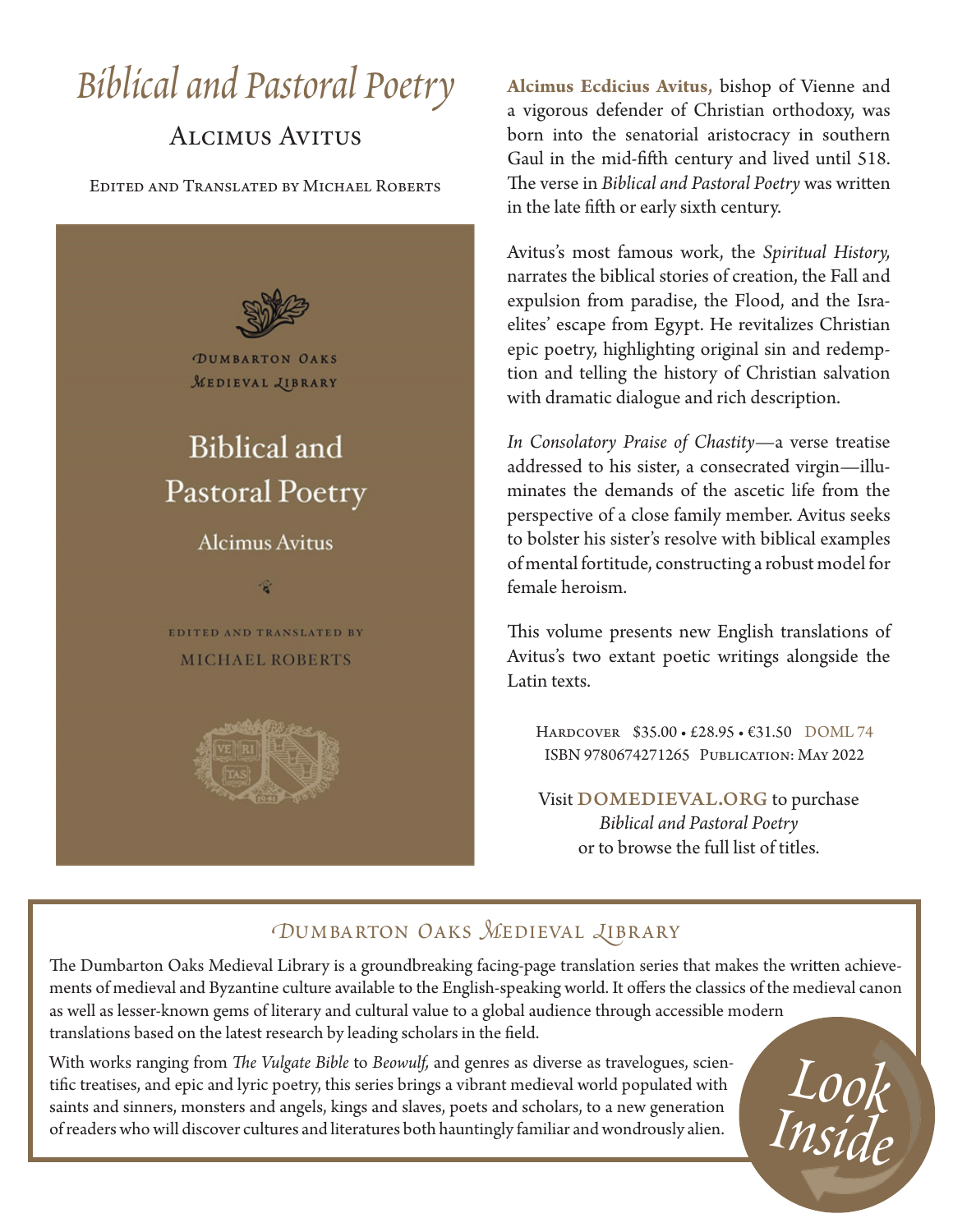# Biblical and Pastoral Poetry

# AlcimusAvitus

 $\sqrt{6}$ 

Edited and Translated by

MICHAEL ROBERTS

*D*umbarton oaks *M***EDIEVAL** *<u>LIBRARY</u>* 

HarvardUniversityPress CAMBRIDGE, MASSACHUSETTS LONDON, ENGLAND

2022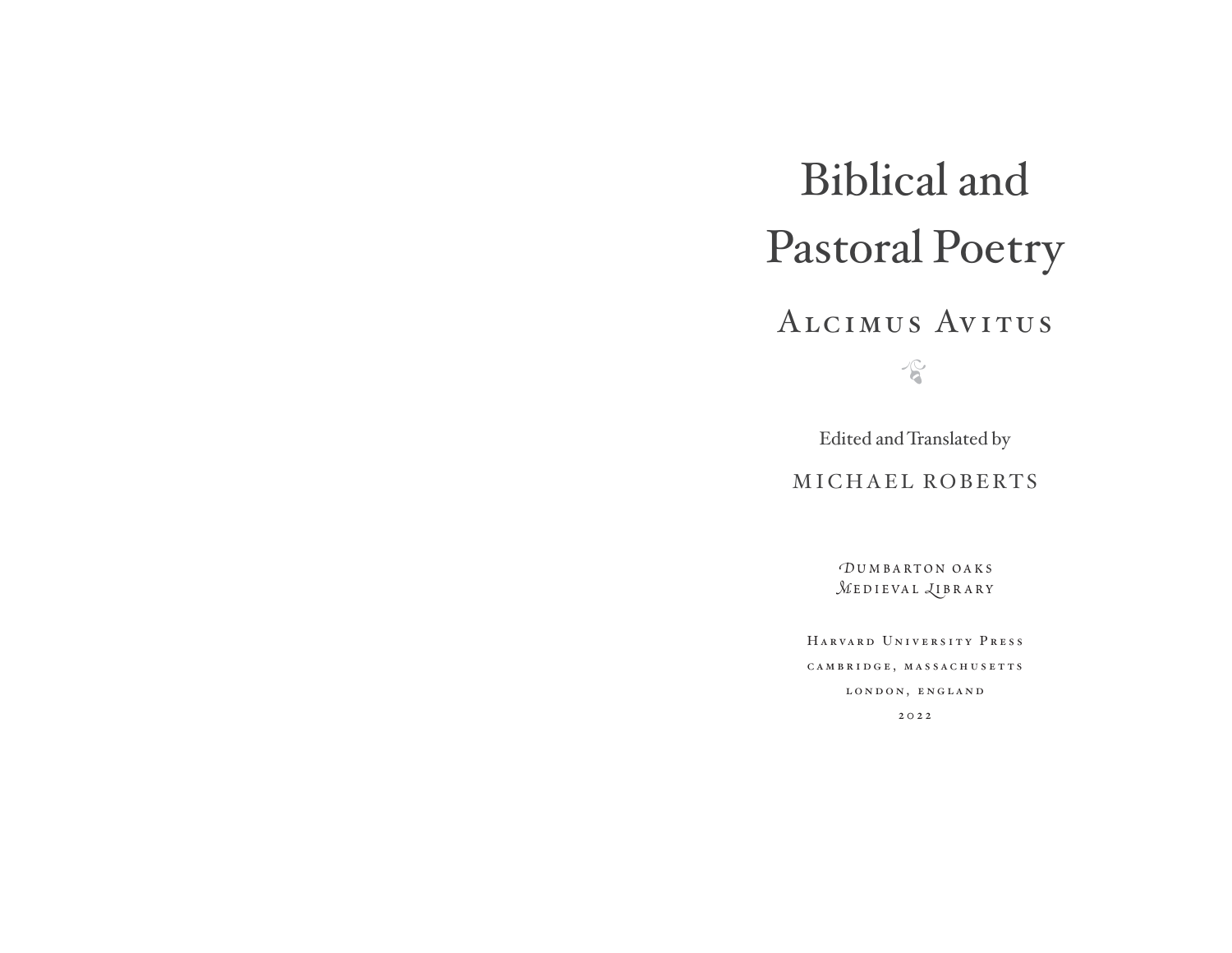### **Contents**

Copyright © 2022 by the President and Fellows of Harvard College ALL RIGHTS RESERVED Printed in the United States of America First Printing *Library of Congress Cataloging- in- Publication Data* Names: Avitus, Saint, Bishop of Vienne, author. | Roberts, Michael, <sup>1947</sup>September 16– editor, translator. | Avitus, Saint, Bishop of Vienne. De spiritalis historiae gestis. | Avitus, Saint, Bishop of Vienne. De consolatoria castitatis laude. | Avitus, Saint, Bishop of Vienne. De spiritalis historiae gestis. English. | Avitus, Saint, Bishop of Vienne. De consolatoria castitatis laude. English. Title: Biblical and pastoral poetry / Alcimus Avitus ; edited and translated by Michael Roberts. Other titles: Dumbarton Oaks medieval library ; 74. Description: Cambridge, Massachusetts : Harvard University Press, 2022. | Series: Dumbarton oaks medieval library; DOML 74 | Includes bibliographical references and index. | Latin with English translation on facing pages; Introduction and notes in English. Identifiers: LCCN 2021038116 | ISBN 9780674271265 (cloth) Subjects: LCSH: Bible. Old Testament—History of Biblical events— Poetry—Early works to 1800. | Christian poetry, Latin (Medieval and modern)—Early works to 1800. | Virginity—Religious aspects— Christianity—Early works to 1800. Classification: LCC PA6229.A9 D4513 2022 | DDC 873/.01—dc23/ eng/20211222 *Introduction-vii*Spiritual History DEDICATORY LETTER<sub>2</sub> BOOK<sub>I</sub> 6 BOOK  $2, 30$ BOOK  $362$ BOOK  $4\overline{94}$ BOOK  $5144$ IN CONSOLATORY PRAISE OF CHASTITY DEDICATORY LETTER 200 IN CONSOLATORY PRAISE 204 *Abbreviations-253 Note on the Texts-255 Notes to the Texts-257 Notes to the Translations-261 Bibliography-295 Index-297*

LC record available at https://lccn.loc.gov/2021038116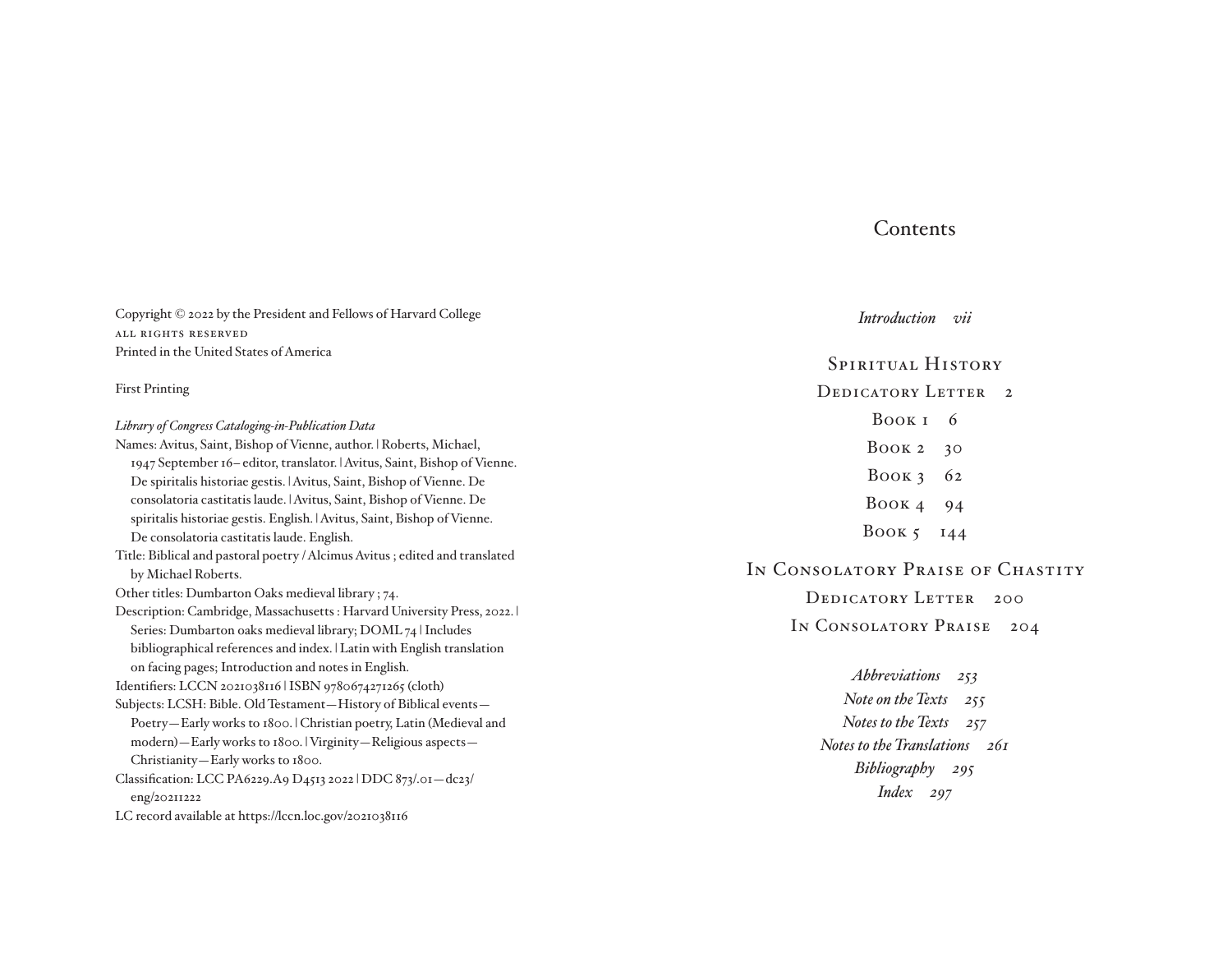SPIRITUAL HISTORY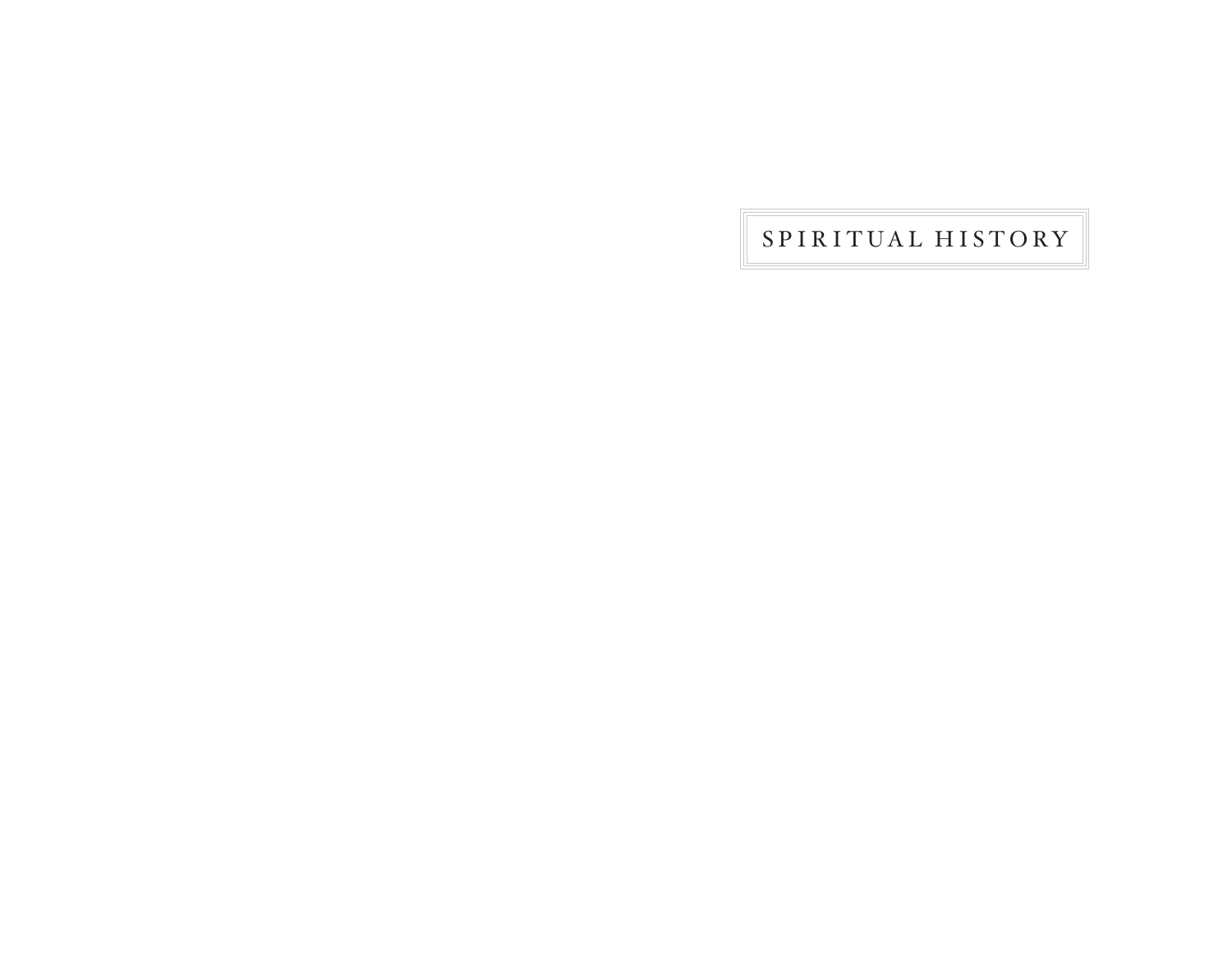## Prologus Alcimi Aviti episcopi ad Apollinarem episcopum

Domino sancto in Christo piissimo et beatissimo Apollinari episcopo Alcimus Ecdicius Avitus frater.

Nuper quidem paucis homiliarum mearum in unum corpus redactis hortatu amicorum discrimen editionis intravi. Sed adhuc te maiora suadente in coturnum petulantioris audaciae durata fronte procedo. Iniungis namque ut si quid a me de quibuscumque causis metri lege conscriptum est, sub professione opusculi vestro nomini dedicetur. Recolo equidem nonnulla me versu dixisse, adeo ut, si ordinarentur, non minimo volumine stringi potuerit epigrammatum multitudo. Quod dum facere servato causarum vel temporum ordine meditarer, omnia paene in illa notissimae perturbationis necessitate dispersa sunt. Quae quoniam singillatim aut requiri difficile, aut inveniri impossibile foret, abieci ea de animo meo, quorum mihi vel ordinatio salvorum, ne dicam dispersorum reparatio, dura videretur. Aliquos sane libellos apud quendam familiarem meum postea repperi, qui licet nominibus propriis titulisque respondeant, et alias tamen causas inventa materiae opportunitate perstringunt. Hi

#### DEDICATORY LETTER

## Prologue of Bishop Alcimus Avitus to Bishop Apollinaris

Alcimus Ecdicius Avitus, his brother, to his saintly lord and the most holy and blessed bishop Apollinaris.

 It is true that at the urging of friends I recently compiled a few of my homilies into a single volume and incurred the risk of publishing them. But since you are still urging me to greater things, I am steeling myself to venture on flights of still more shameless boldness. For you are proposing that whatever has been written by me on any subject according to the laws of meter be dedicated to your name in the guise of a minor work. And indeed I recall that I have composed some works in verse in such numbers that, if they were brought together, the quantity of epigrams could only be contained in a not inconsiderable volume. But when I was thinking of doing this, maintaining the sequence of their subjects and chronology, almost all of them were dispersed in the pressing circumstances of that most notorious disturbance. And since they would be difficult to search out or even impossible to discover individually, I put all thought of them out of my mind. Even arranging those that survived seemed difficult, quite apart from the recovery of what had been dispersed. I did certainly find some books later with a friend, which, although they correspond to their own names and titles, yet also touch on other matters when their subject matter presents the opportunity. These, then, although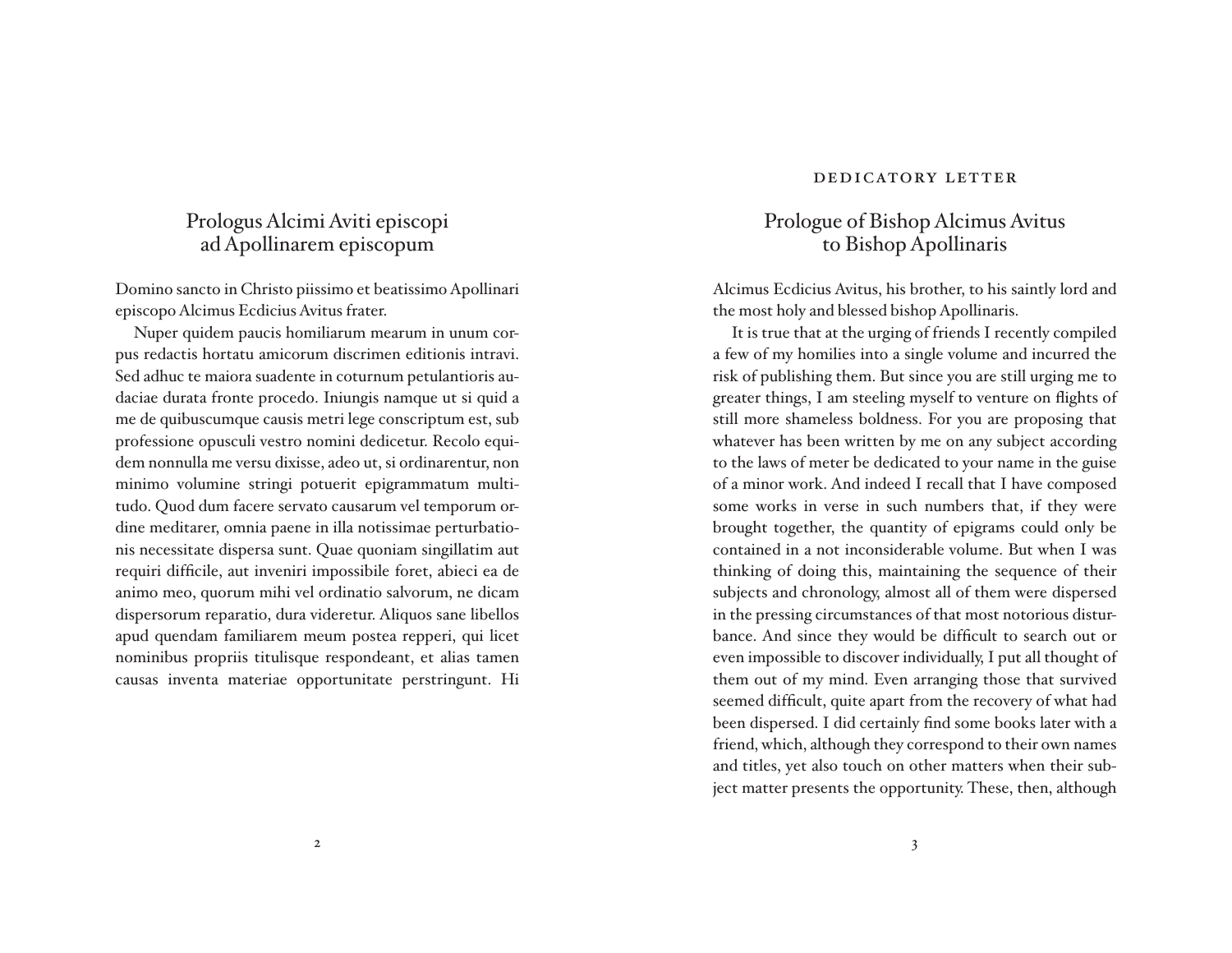#### SPIRITUAL HISTORY

ergo, quia iubes, etsi obscuri sunt opere meo, tuo saltem nomine inlustrabuntur. Quamquam quilibet acer ille doctusque sit, si religionis propositae stilum non minus fidei quam metri lege servaverit, vix aptus esse poemati queat, quippe cum licentia mentiendi, quae pictoribus ac poetis aeque conceditur, satis procul a causarum serietate pellenda sit. In saeculari namque versuum opere condendo tanto quis peritior appellatur, quanto elegantius, immo, ut vere dicamus, ineptius falsa texuerit. (Taceo iam verba illa vel nomina, quae nobis nec in alienis quidem operibus frequentare, ne dicam in nostris conscribere licet, quae ad compendia poetarum aliud ex alio significantia plurimum valent.) Quocirca saecularium iudicio, qui aut imperitiae aut ignaviae dabunt non uti nos licentia poetarum, plus arduum quam fructuosum opus adgressi divinam longe discrevimus ab humana existimatione censuram. Quoniam in asserendis quibuscum que rebus vel etiam, prout suppetit, explicandis si quacum que ex parte peccandum est, salubrius dicenti clerico non impletur pompa quam regula et tutius artis pede quam veritatis vestigio claudicatur. Non enim est excusata perpetratione peccati libertas eloquii. Nam si pro omni verbo otioso quod locuti fuerint homines rationem redhibere cogentur, agnosci in promptu est illud periculosius laedere quod tractatum atque meditatum, anteposita vivendi legibus loquendi lege, praesumitur.

#### LETTER

they derive no light from my writing, will at least, since you bid it, be lent luster by your name. However shrewd and learned a man may be, if in the expression of his Christian belief he observes the law of faith no less than the law of meter, he can hardly be true to poetry, since the seriousness of his subject requires that the freedom to lie, which is granted to painters and poets alike, be utterly banished. For in the composition of secular poetry the more artistically, or rather, to tell the truth, the more improperly, a man has introduced falsehoods, the more skilled he is acclaimed to be. (I make no mention now of those words or names that we may not even peruse in the works of others, much less include in our own writings, which because of a transference of meaning are a very great convenience for poets.) Therefore, since in the judgment of laymen, who will attribute my failure to employ poetic license to a lack of skill or application, I have undertaken a task more difficult than rewarding; I have far preferred the appraisal of God to the opinions of men. For if there is to be a fault of some kind in setting forth any subject matter or even, where possible, explaining it, for a speaker who is a cleric it is more beneficial that the demands of correctness be met rather than those of stylistic display and safer to limp in a metrical foot than on the path of truth. Stylistic freedom does not acquit one of committing a sin. For if men will be made to render account for every idle word they have spoken, it is easy to see that what is chosen after consideration and thought and with preference given to the law of eloquence over the laws of right living is particularly hazardous and damaging.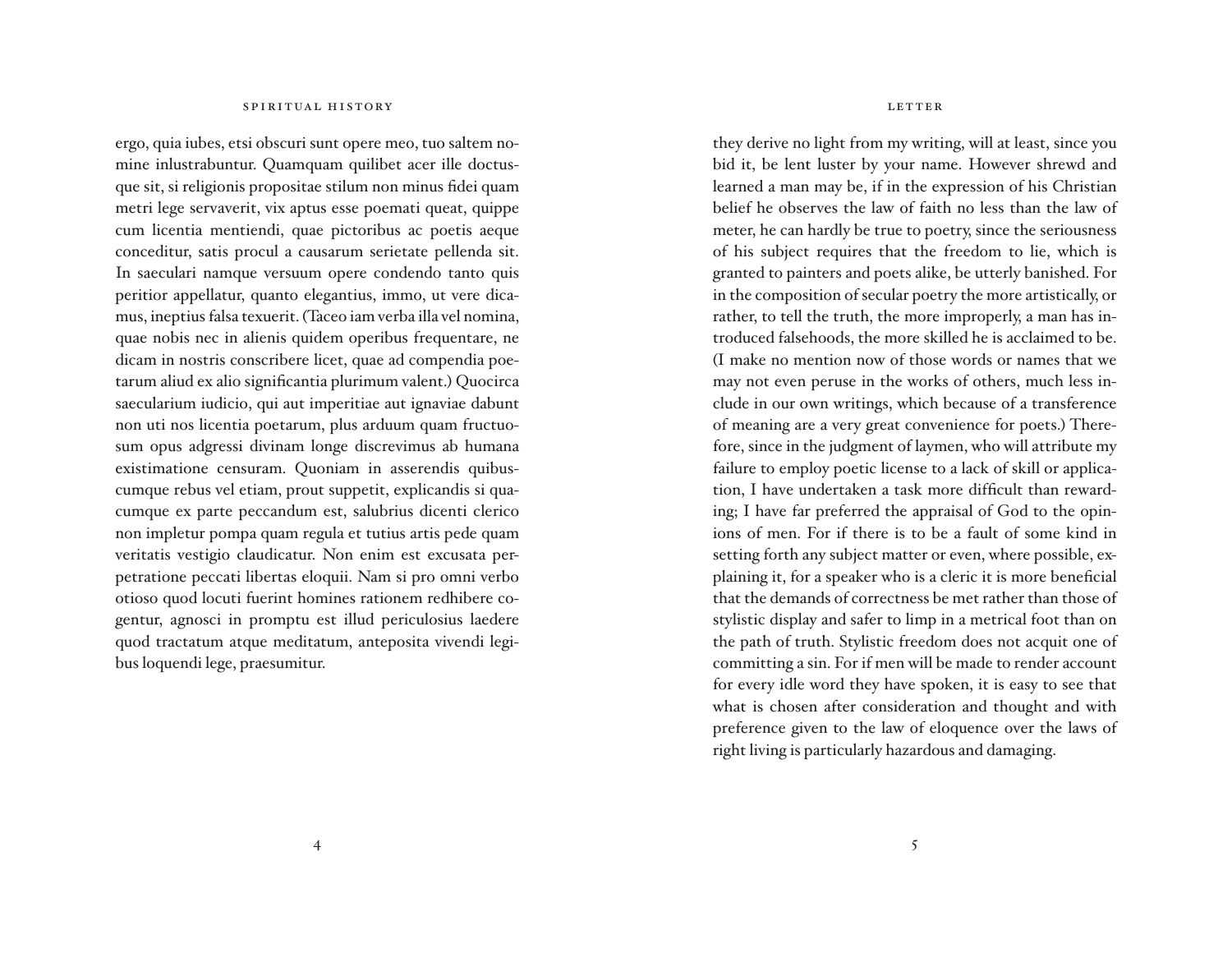#### LIBER PRIMUS

### De initio mundi

Quidquid agit varios humana in gente labores, unde brevem carpunt mortalia tempora vitam, vel quod polluti vitiantur origine mores, quos aliena premunt priscorum facta parentum,

- addatur quam quam nostra de parte reatus, quod tamen amisso dudum peccatur honore, ascribam tibi, prime pater, qui semine mortis tollis succiduae vitalia germina proli. Et licet hoc totum Christus persolverit in se, 5
- 10 contraxit quantum percussa in stirpe propago, attamen auctoris vitio, qui debita leti instituit morbosque suis ac funera misit, vivit peccati moribunda in carne cicatrix.

 Iam Pater omnipotens librantis pondere Verbi 15 undique collectis discreverat arida lymphis

- litoribus pontum constringens, flumina ripis. Iam proprias pulchro monstrabat lumine formas obscuro cedente die varioque colore plurima distinctum pingebat gratia mundum.
- Temporibus sortita vices tum lumina caelo fulsere alterno solis lunae que meatu. Quin et sidereus nocturno in tempore candor temperat horrentes astrorum luce tenebras. Actutum suavi producens omnia fetu 20

#### **BOOK ONE**

## The Beginning of the World

All the causes of the manifold troubles of the human race, the reason why the span of mortal life is brief, our corrupt behavior, perverted from the start and oppressed by deeds not our own, but by those of our distant parents—though 5 guilt has accrued from our part too—and the long continuance of sin once high status was lost, all this I will attribute to you, first father, who by sowing the seed of death deprived successive generations of growth and life. And although Christ in his own person redeemed all that the hu- 10 man race contracted in the blasting of its stock, yet because of the fault of its founder, who incurred a debt to death and transmitted disease and mortality to his children, the scar of sin still lives in mortal flesh.

 Already the almighty Father by the weight of the stabilizing Word had gathered together the waters from every 15 source and separated out dry land, confining seas with shores and rivers with riverbanks. Already as the darkness of day retreated before the radiant light, a great many beauties were revealing their distinctive forms and bringing adornment to a dappled and multicolored world. Then the 20luminous heavenly bodies, sharing out the time between them, shone with alternating course, now of the sun, now the moon. In addition, in the nighttime the brilliance of stars moderated the oppressive darkness with their astral light. At once the earth gave birth to everything in alluring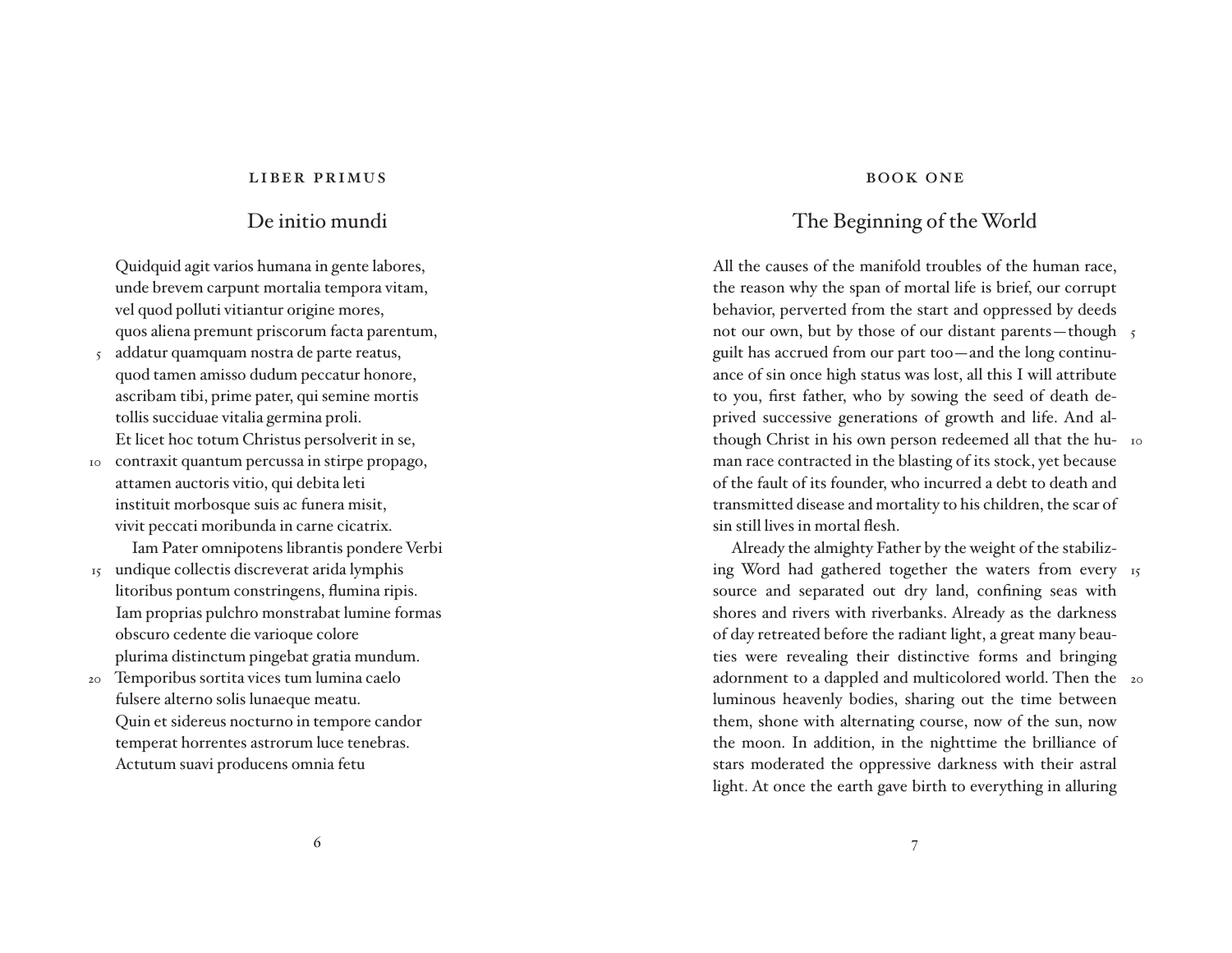- pulchra repentino vestita est gramine tellus. 25 Accepere genus sine germine iussa creari et semen voluisse fuit. Sic ubere Verbi fron descunt silvae; teneris radicibus arbor duravit vastos parvo sub tempore ramos.
- Protinus in taetras animalia multa figuras surgunt et vacuum discurrunt bruta per orbem. Elatae in altum volucres motuque citato pendentes secuere vias et in aere sudo praepetibus librant membrorum pondera pinnis. 30
- Post etiam clausi vasto sub gurgite pisces 35 respirant lymphis flatusque sub aequore ducunt, quae que negant nobis, illis dant umida vitam. Nec minus in pelago vivescunt grandia cete accipiuntque cavis habitacula digna latebris,
- et quae monstra solet rarus nunc prodere pontus, aptat ad informes condens Sollertia formas, quodque hominum falso credit mens nescia foedum, per propriam speciem natura iudice pulchrum est. Ergo ubi completis fulserunt omnia rebus, 40
- ornatuque suo perfectus constitit orbis, tum Pater omnipotens aeterno lumine laetum contulit ad terras sublimi ex aethere vultum, illustrans quodcum que videt. Placet ipsa tuenti artifici factura suo laudatque creator 45
- dispositum pulchro, quem condidit, ordine mundum. Tum demum tali Sapientia voce locuta est: "En praeclara nitet mundano machina cultu et tamen impletum perfectis omnibus orbem quid iuvat ulterius nullo cultore teneri? 50
- $_{55}$  Sed ne longa novam contristent otia terram,

profusion and took on beautiful clothing from the instant 25 vegetation. Plants bidden to grow without germination formed a species; their seed was divine will alone. In this way forests filled out with leaves, with the Word as their nurturer; the tree from tender roots hardened in a short time into widely spreading branches.

Soon many animals arose to take on threatening shapes 30 and brute creatures roamed the empty world. Birds mounted on high, cleaving with rapid motion an aerial path and in the clear air suspending the weight of their limbs by the swift movement of their wings. Next fish, enclosed in 35 the vast ocean, inhaled underwater and drew breath below the sea; moisture provided them the life that it denies to us. There lived also in the deep huge sea creatures who found their proper homes in hollowed-out lairs; these monsters that the sea now rarely displays their creator Wisdom en-40 dowed with misshapen shapes. But what the ignorant mind of man falsely considers ugly, in its own kind is beautiful in the judgment of nature.

 And so, when with the completion of the universe all was resplendent—the world brought to perfection in its 45 finery—then the almighty Father turned his countenance, radiant with eternal light, from the height of heaven to the earth, illuminating whatever he saw. His creation pleased its author as he looked on, and the creator praised the beauti-  $\,$   $_{\rm 50}$ fully ordered world he had fashioned. Then finally Wisdom spoke the following words: "See, now the universe is refined, its construction outstanding in its splendor. And yet what satisfaction can there be in a world that is full of every perfection but still occupied by no inhabitant? Instead, so that  $\,$   $_{55}$ long idleness not deface this new-formed land, let a human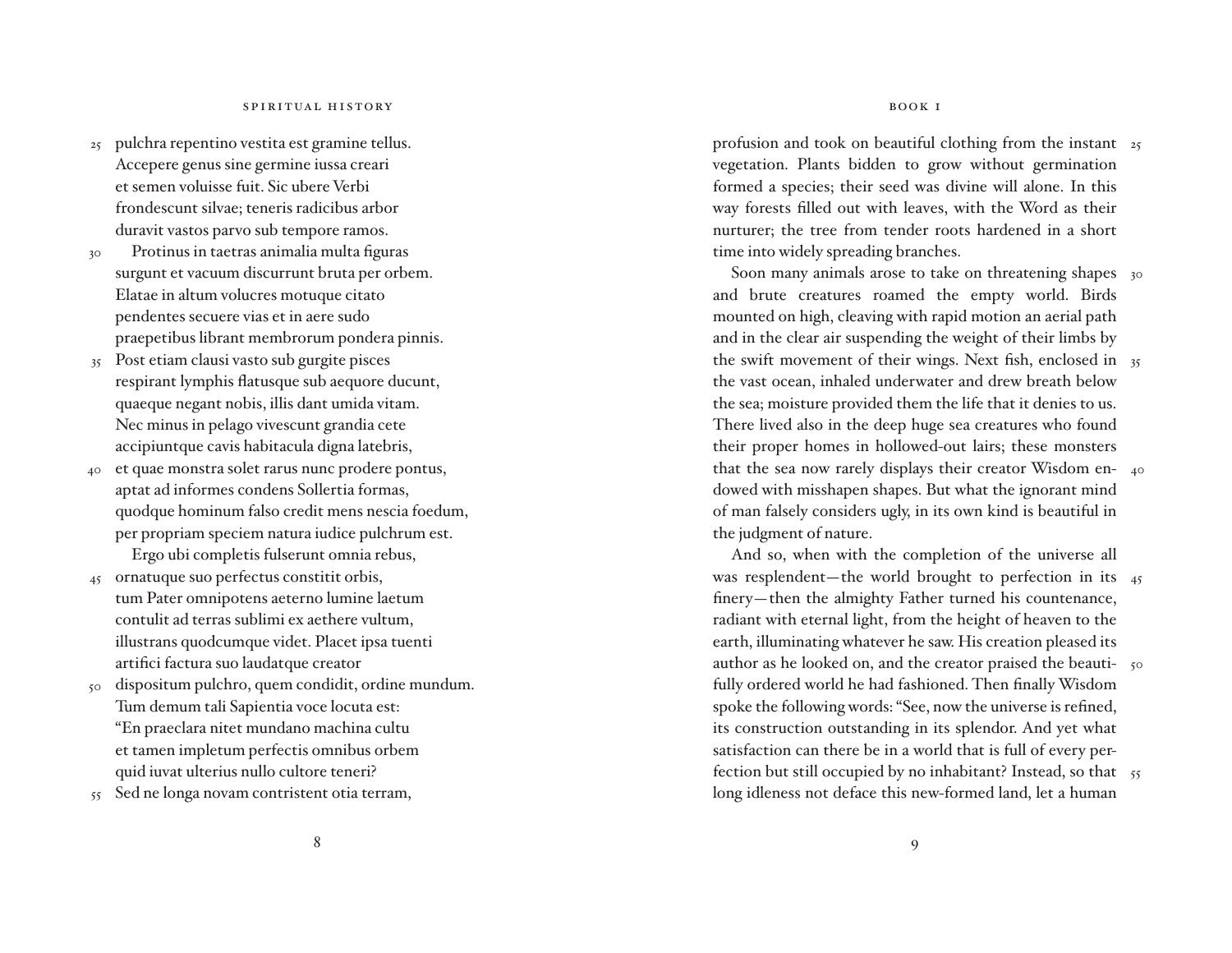nunc homo formetur, summi quem tangat imago numinis, et nostram celso donatus honore induat interius formonsa in mente figuram. Hunc libet erectum vultu praeponere pronis,

- qui regat aeterno subiectum foedere mundum, bruta domet, legem cunctis ac nomina ponat, astra notet caelique vias et sidera norit, discat et inspectis discernere tempora signis, subiciat pelagus saevum, ingenioque tenaci 60
- 65 possideat quaecumque videt; cui bestia frendens serviat et posito discant mansueta furore imperium iumenta pati iussique ligari festinent trepidi consueta in vincla iuvenci. Quoque magis natura hominis sublimior extet,
- accipiat rectos in caelum tollere vultus, factorem quaerat proprium cui mente fideli impendat famulam longaevo in tempore vitam." 70

Haec ait et fragilem dignatus tangere terram temperat umentem consperso in pulvere limum

- orditurque novum dives Sapientia corpus, non aliter quam nunc opifex cui est artis in usu flectere laxatas per cuncta sequacia ceras et vultus implere manu seu corpora gypso fingere vel segni speciem componere massae. 75
- Sic Pater omnipotens victurum protinus arvum tractat et in lento meditatur viscera caeno. Hinc arcem capitis sublimi in vertice signat septiforem vultum rationis sensibus aptans olfactu, auditu, visu, gustuque potentem. 80
- Tactus erit solus, toto qui corpore iudex 85

BOOK I

now be shaped who will receive the impress of the highest divinity and, endowed with high honor, take within himself our profile in his well-formed mind. It is my pleasure to bestow on him precedence with his upright countenance over the downward-looking, to rule the subject world in an eter-60 nal covenant, to tame the savage, to give law and names to all, to observe the stars and know the paths of heaven and the constellations, to learn to distinguish the seasons by the observation of signs, to bring into subjection the cruel sea, and to possess with his unyielding intellect whatever he 65 observes. Let wild animals, despite their raging, be his servants, and beasts of burden, tamed, their fierceness set aside, learn to endure his command; let bullocks, when ordered to be yoked, hurry in fear to their accustomed restraints. And so that human nature be still more exalted, let  $\,$   $_{7^{\rm o}}$ him receive an upright countenance to raise up to heaven, and let him seek out his own maker to devote to him with faithful spirit a life of obedience in the long course of time."

 With these words resourceful Wisdom, deigning to lay hands on brittle earth, combined moist mud with a scattering of dust and began to frame a new body in just the same 75 way as in the present day a craftsman does, whose artistic practice is to mold pliant wax into every configuration, to shape faces with his hand or delineate bodies from plaster, or to impress form on a recalcitrant mass. In this way the  $_{\rm 8o}$  almighty Father shaped the earth, soon to be brought to life, and envisaged flesh in the supple mud. And so on the highest point he marked out the citadel that is the head, adapting the face with its seven openings to the sensations of consciousness, with control over smell, hearing, vision, and taste. Touch would be the only one that feels and passes 85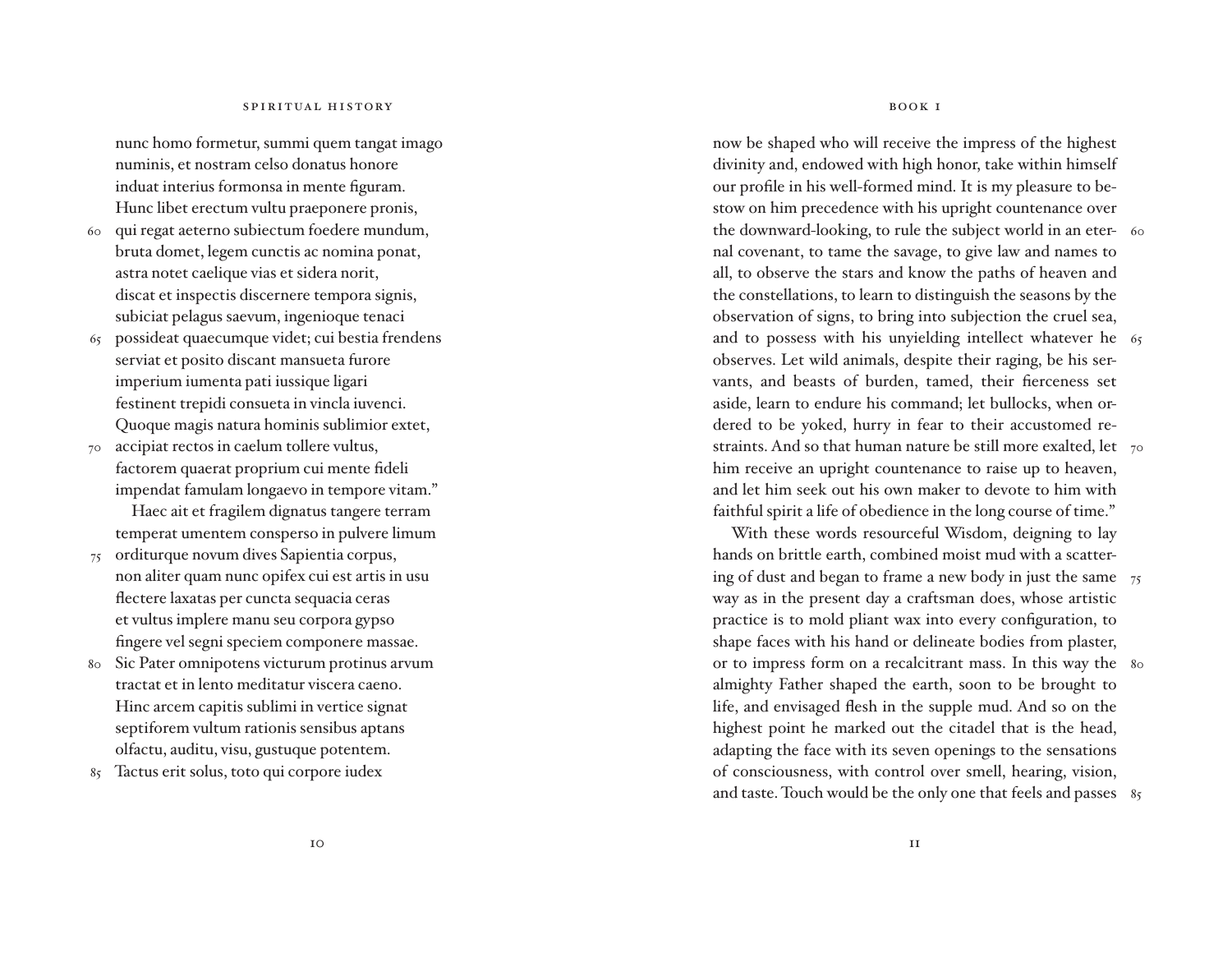sentiat et proprium spargat per membra vigorem. Flexilis artatur recavo sic lingua palato, pressus ut in cameram pulsantis verbere plectri percusso resonet modulatus in aere sermo.

- Exim succiduum porrecto in corpore pectus spargit ramosas post brachia fortia palmas. Succedit stomacho medius, qui tegmine molli inter utrumque latus foveat vitalia, venter. Dividuam partem femur excipit, aptius ut se  $90$
- alternum moveat duplicato poplite gressus. At parte ex alia, fingit quam conditor unus, occipiti submissa suo descendere cervix incipit et vastos compagibus addere nervos. Spina rigens crebris inter commercia nodis 95
- diffundit duplicem costarum ex ordine cratem. Pars interna novos vitae formatur ad usus, naturale parant tegmen vitalia cordi, massaque congestis pendens absconditur extis. Additur et tenui pascendus ab aere pulmo, 100
- qui con cepta trahens lenti spiramina flatus accipiat reddens, reddat quas sumpserit auras, inque vicem crebro pellatur anhelitus haustu. Dextra tenet iecoris vegetandum sanguine fontem, quo clausum venae spargant per viscera flumen. 105
- Lienis laevam sortitur regula partem, qua crines perhibent unguesque recrescere sectos; quae vivunt sensuque carent in corporis usu nec abscisa dolent, hinc nunc augmenta resumunt. 110

BOOK I

judgment throughout the entire body and disperses through every limb its native powers. The pliable tongue was enclosed within the hollow palate in such a way that when confined in that chamber and impelled by the tongue's pulsing plectrum, the voice sounds out in articulate speech in the agitated air. Next in progression downward, on the front of  $\,$  90  $\,$ the body the chest sends out branching hands on the end of strong arms. In the middle below the esophagus comes the belly, which between both flanks protects the vital organs with its soft covering. Then the thigh divides into two so that the body can more readily advance with bent knees and 95 alternating steps. But on the other side, as the work of the same single creator, set below the back of the head the neck begins its descent and attaches a web of sinews to the structure. The rigid spine, while joined together by multiple vertebrae, sends out on either side the regular sequence of the noo rib cage. The internal structure is shaped to meet the new requirements of life: the vital organs provide natural protection for the heart, and its suspended form is concealed by a mass of entrails. Lungs too take their place, to feed upon the insubstantial air: by drawing the breaths they have received 105 in slow drafts they are reciprocally to inhale and to exhale the air they have taken in, and respiration is to be driven by the recurrent alternating intake of breath. The right side is occupied by the liver, a spring that derives vigor from blood; veins distribute through the body the stream that is contained therein. The fixture of the spleen takes up the left no side, by means of which, it is said, hair and nails, when cut, grow back; they live but have no physical sensation, they do not feel pain when trimmed, but proceed to grow back once more.